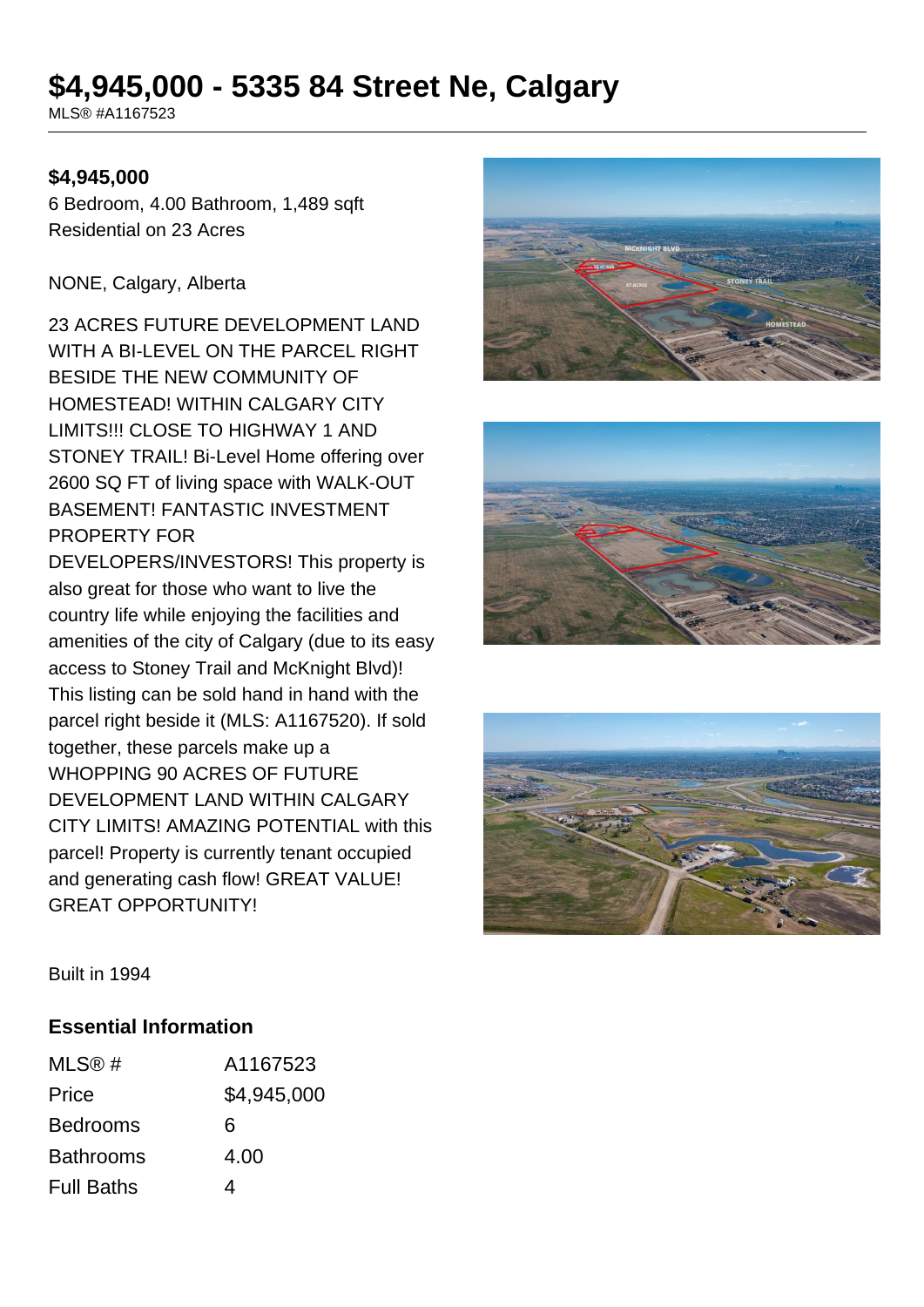| <b>Square Footage</b> | 1,489                            |
|-----------------------|----------------------------------|
| Acres                 | 23.00                            |
| <b>Year Built</b>     | 1994                             |
| <b>Type</b>           | <b>Residential</b>               |
| Sub-Type              | Detached                         |
| <b>Style</b>          | Acreage with Residence, Bi-Level |
| <b>Status</b>         | Active                           |

# **Community Information**

| 5335 84 Street Ne |
|-------------------|
| <b>NONE</b>       |
| Calgary           |
| Calgary           |
| Alberta           |
| <b>T3J 4A9</b>    |
|                   |

## **Amenities**

| Parking | Common, Covered, Double Garage Attached, Driveway, Enclosed, Off |  |  |  |
|---------|------------------------------------------------------------------|--|--|--|
|         | <b>Street</b>                                                    |  |  |  |
|         |                                                                  |  |  |  |

# of Garages 2

### **Interior**

| <b>Interior Features</b> | Storage                                                                 |  |  |  |
|--------------------------|-------------------------------------------------------------------------|--|--|--|
| Appliances               | <b>See Remarks</b>                                                      |  |  |  |
| Heating                  | High Efficiency, Fireplace(s), Natural Gas                              |  |  |  |
| Cooling                  | <b>None</b>                                                             |  |  |  |
| Has Basement             | Yes                                                                     |  |  |  |
| <b>Basement</b>          | Finished, Walk-Out                                                      |  |  |  |
| Fireplace                | Yes                                                                     |  |  |  |
| # of Fireplaces          | 2                                                                       |  |  |  |
| <b>Fireplaces</b>        | Basement, Family Room, Glass Doors, Great Room, Living Room,<br>Propane |  |  |  |

### **Exterior**

| <b>Exterior Features</b> | Private Yard, Storage  |
|--------------------------|------------------------|
| Lot Description          | Irregular Lot, Views   |
| Roof                     | <b>Asphalt Shingle</b> |
| Construction             | Stucco, Wood Frame     |
| Foundation               | <b>Poured Concrete</b> |